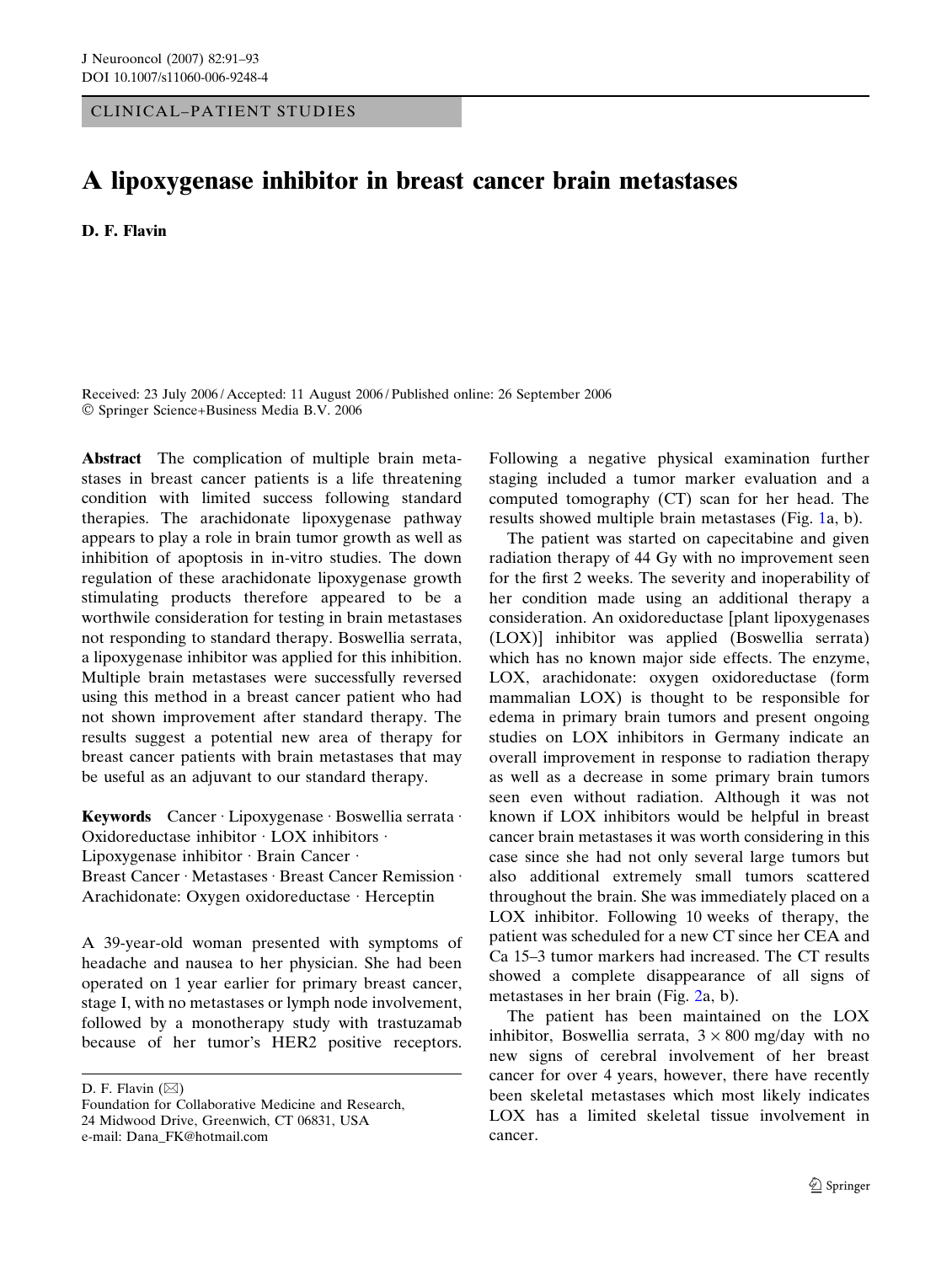<span id="page-1-0"></span>

Fig. 1 CT before Boswellia



Fig. 2 CT after Boswellia (10 weeks)

Since life expectancy decreases to 3–5 months with multiple brain metastases its appearance is a dreaded complication in breast cancer patients. The incidences of central nervous system (CNS) metastases following breast cancer treatments with trastuzumab are 25–34%. This is an unfortunate complication thought to be a result of the inability of trastuzumab to cross the blood brain barrier in HER2 positive patients [1]. Brain metastases are often treated with surgical resection, stereotactic radiosurgery, whole brain radiation therapy or chemotherapy  $[2-4]$ . Even though combination therapies are often applied the survival rate for multiple brain metastases is still very poor [5], and even though usually not very successful, some benefits have been seen with the use of chemotherapy in individual cases [6].

The metabolites of the LOX hydroxyeicosatetraenoic acid (HETE) derivatives in the arachidonic acid (AA) cascade have been shown to inhibit apoptosis, programmed cell death. Inhibition of LOX has proven to be effective in inducing apoptosis. The mechanisms of the LOX inhibitors to promote apoptosis is by decreasing the antiapoptotic gene, bcl-2 [7], and by decreasing the antiapoptotic phosphatidylinisitol-3 (PI-3) kinase-Akt signaling pathway [8]. Furthermore, a link has been shown between the activity of the tumorsuppressor gene p53 and 15 LOX (h15-LO). When the p53 is mutated the h15-LO is increased causing tumor growth and preventing cell death [[9\]](#page-2-0). Similarly in vascular smooth muscle cells LOX metabolites promote vascular cell growth by stimulating cFos, cJun, and cMyc mRNA expression. Additionally linoleic acid activates the ras gene further enhancing cell growth and replication [[10\]](#page-2-0).

After seeing the impact of LOX in cancer cell growth it should not be considered unusual that LOX have been found to be elevated in human brain tumors, including meningeoma and glioblastoma. Some of the LOX involved are thought to be present because of the macrophage/monocyte infiltration [[11\]](#page-2-0). Further research studies have indicated that LOX also has a role in prostate cancer [\[12\]](#page-2-0), pancreatic cancer [[13\]](#page-2-0), and breast cancer [[14](#page-2-0)]. Most likely the entire AA cascade and the metabolites of AA and LOX are working synergistically in promoting tumor growth and preventing apoptosis. The successful regression and lengthy remission of this patient's brain metastases would seem to indicate that the LOX inhibitors were potentially responsible for staving off new CNS metastases and perhaps, may prove fruitful in other cancers mentioned above.

Acknowledgements This work was supported by The Samuel Freeman Charitable Trust and the M.J. and Caral G. Lebworth Foundation. Special Thanks to Dr. Albert Scheller (deceased 9/ '05) of the Leonardis Oncology Clinic in Bad Heilbrunn, Germany for his excellent additional care of this patient, and Dr. Ursula Jacobs for her continued assistance in therapy.

## **References**

- 1. Kirsch D, Ledezma C, Mathews C et al (2005) Survival after brain metastases from brest cancer in the Trastuzumab era. J Clin Oncol 23(9):2114–2116
- 2. Langer C, Mehta M (2005) Current management of brain metastases, with a focus on systemic options. J Clin Oncol 23(25):6207–6219
- 3. Loeffler JS, Kooy HM, Wen PY et al (1990) The treatment of recurrent brain metastases with stereotactic radiosurgery. J Clin Oncol 8:576–582
- 4. Giller CA, Berger BD (2005) New frontiers in radiosurgery for the brain and body. BUMC Proc 18:311–319
- 5. Hazuka MB, Burleson WD, Stroud DN et al (1993) Multiple brian metastases are associated with poor survival in patients treated with surgery and radiotherapy. J Clin Oncol 11:369–373
- 6. Lin NU, Bellon JR, Winer EP (2004) CNS metastases in breast cancer. J Clin Oncol 22(17):3608–3617
- 7. Tang DG, Chen YQ, Honn KV (1996) Arachidonate lipoxygenases as essential regulators of cell survival and apoptosis. Proc Natl Acad Sci USA 93:5241–5246
- 8. Chen JK, Capdevila J, Harris RC (2001) Cytochrome P450 epoxygenase metabolism of arachidonic acid inhibits apoptosis. Mol Cell Biol 21(18):6322–6331